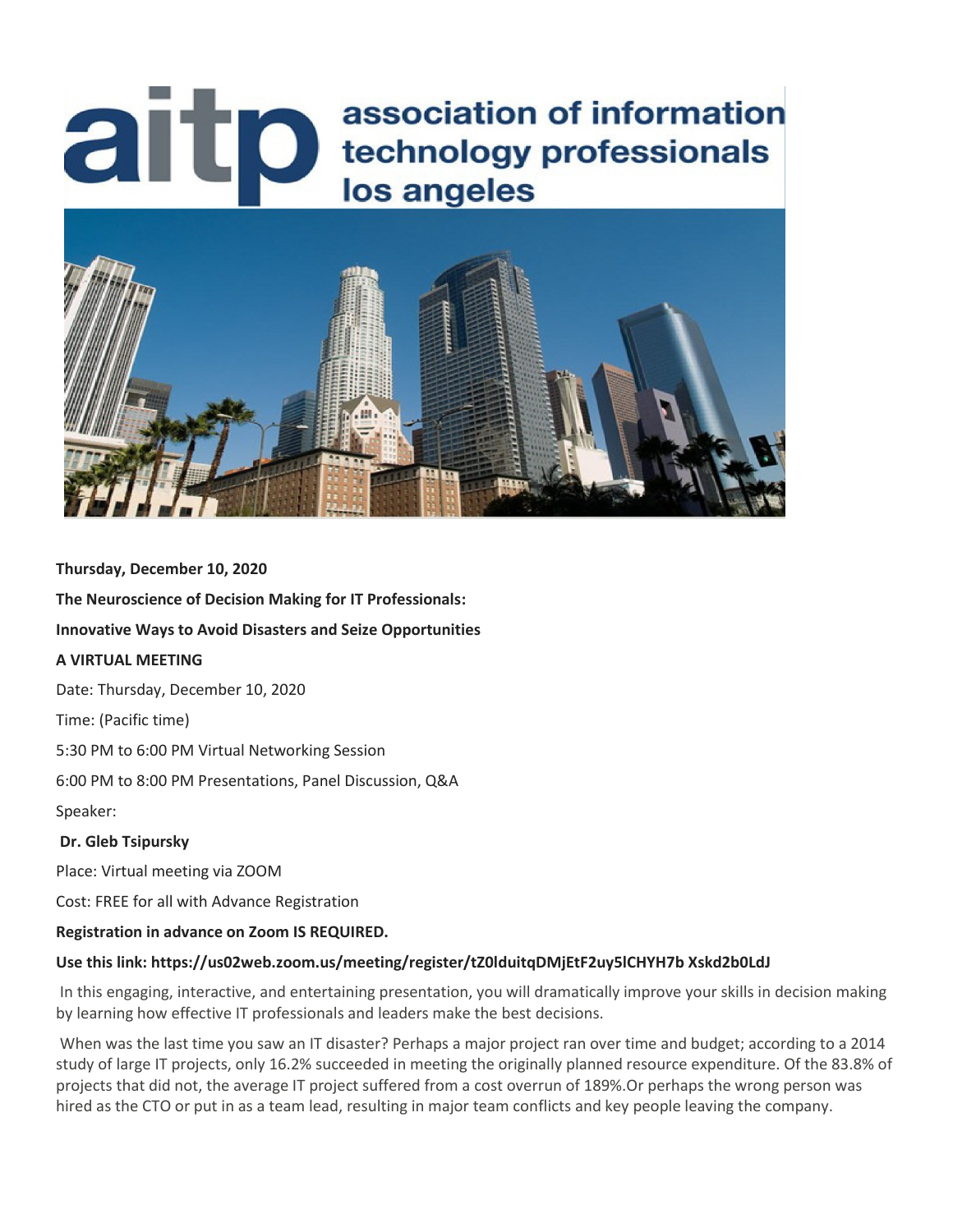Cutting-edge research in cognitive neuroscience and behavioral economics show that most of these disasters are preventable and stem from one or more poor decisions. Our intuitions are adapted for the savanna environment, not decision-making in modern leadership contexts, and because of our evolutionary heritage, the human mind makes poor decisions when assessing threats and opportunities. What is needed is emotional and social intelligence in influencing and empowering others:

• Emotional intelligence: skills in managing, harnessing, and channeling your emotions.

• Social intelligence: skills in cultivating relationships, stakeholder engagement, empathetic listening, reframing, mediating and resolving conflicts.

Fortunately, research has shown innovative strategies that help us make decisions in ways that optimize risk management. Pioneering IT professionals and leaders have been integrating this research into their decision-making processes on avoiding threats and seizing opportunities. This presentation offers case studies and best practices from these innovators and provides clear take-aways to help you as an IT professional and leader manage risks successfully, busting decision-making myths and facilitating your success.

# Learning Objectives

• Identify where and when typical decision-making advice is helpful and where and when it is not.

- Understand why and when our gut reactions are a poor fit for decision-making contexts, and when our gut reactions serve us well in IT risk management contexts.
- Discover how problematic mental patterns (called cognitive biases) lead to decision-making disasters, and how IT professionals can avoid such problems.
- Learn the groundbreaking neuroscience research on best practices that busts IT decision-making myths.
- Develop a plan to integrate these practices into your decision-making toolkit as an IT professional.

#### **About Our Speaker:**

Known as the Disaster Avoidance Expert, Dr. Gleb Tsipursky has over 20 years of experience dramatically empowering technology leaders and organizations to avoid business disasters via consulting,

coaching, speaking, and training on addressing potential threats, maximizing unexpected opportunities, and resolving persistent personnel problems. He serves as the CEO of the boutique consulting, coaching, and training firm Disaster Avoidance Experts, whose clients range from Fortune 500 companies to mid-size businesses and nonprofits.

Dr. Tsipursky authored the national bestseller on avoiding disasters in business and other life areas, The Truth Seeker's Handbook: A Science-Based Guide, and his Never Go



With Your Gut: How Pioneering Leaders Make the Best Decisions and Avoid Business Disasters is forthcoming with Career Press in November 2019. Dr. Tsipursky's cutting-edge thought leadership was featured in over 400 articles he published and over 350 interviews he gave to popular venues that include Fast Company, CBS News, Time, Scientific American, Psychology Today, The Conversation, Business Insider, Government Executive, Inc. Magazine, and many others. Dr. Tsipursky also has a strong research and teaching background in behavioral economics and neuroscience with over 15 years in academia, including 7 years as a professor at the Ohio State University, with dozens of peer-reviewed academic publications. A highly in-demand international speaker, Dr. Tsipursky has over two decades of professional speaking experience across North America, Europe, and Australia, gets top marks from audiences, and has many speaking videos. He lives in Columbus, OH, and to avoid disaster in his personal life makes sure to spend ample time with his wife.

Contact him at Gleb@DisasterAvoidanceExperts.com, follow him on Twitter @gleb\_tsipursky, Instagram @dr\_gleb\_tsipursky, Facebook, YouTube, RSS, and LinkedIn. Most importantly, help yourself avoid disasters and maximize success, and get a free copy of the Assessment on Dangerous Judgment Errors in the Workplace, by signing up for his free Wise Decision Maker Course